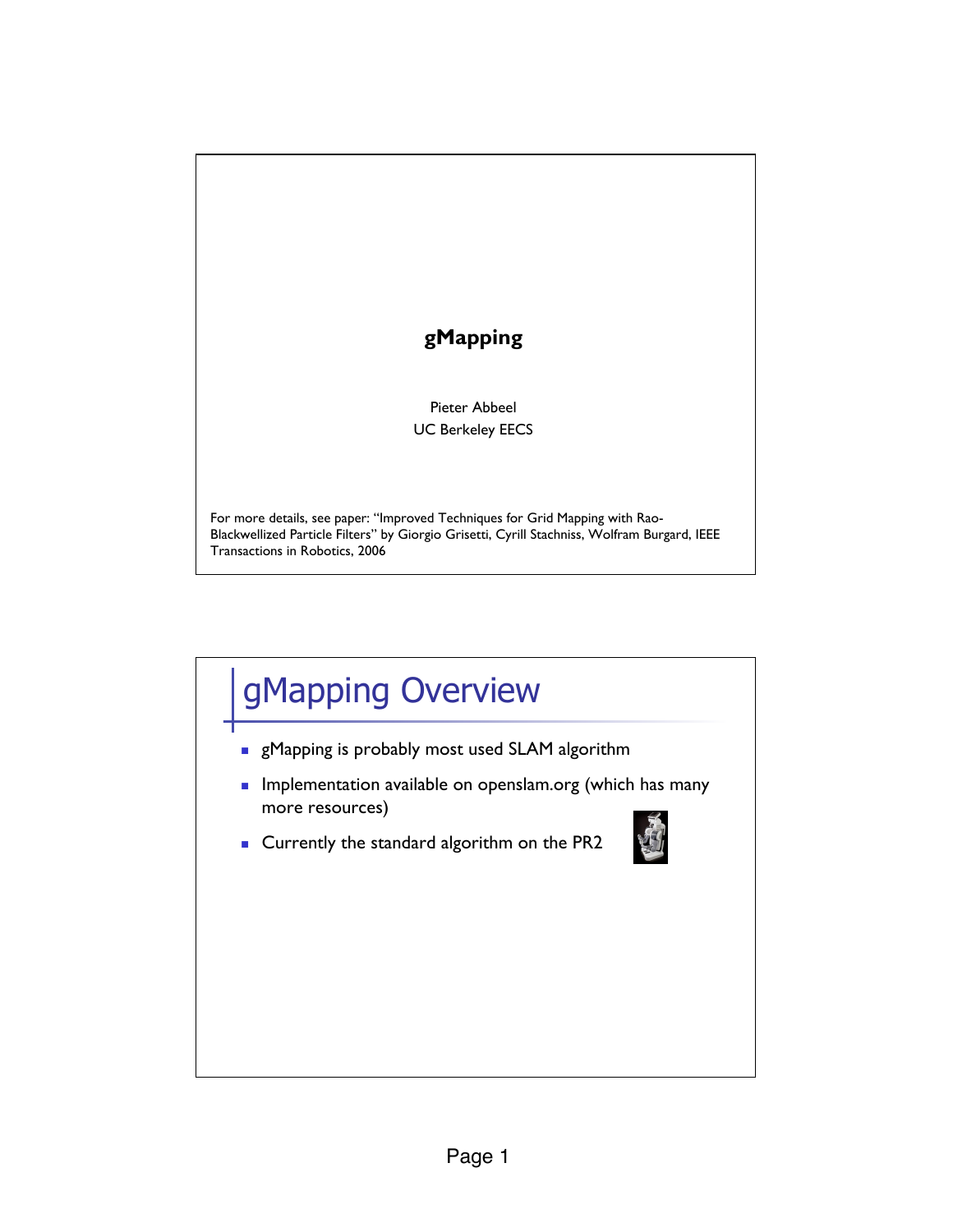## Problem Formulation

- **B** Given
	- **Dependent observations**  $Z_{1:t} = Z_1, \ldots, Z_t$
	- odometry measurements  $U_{2x} = U_1, ..., U_t$
- **E** Find
	- **Posterior**  $p(X_{1:t}, m | Z_{1:t}, U_{2:t})$
	- **.** With m a grid map

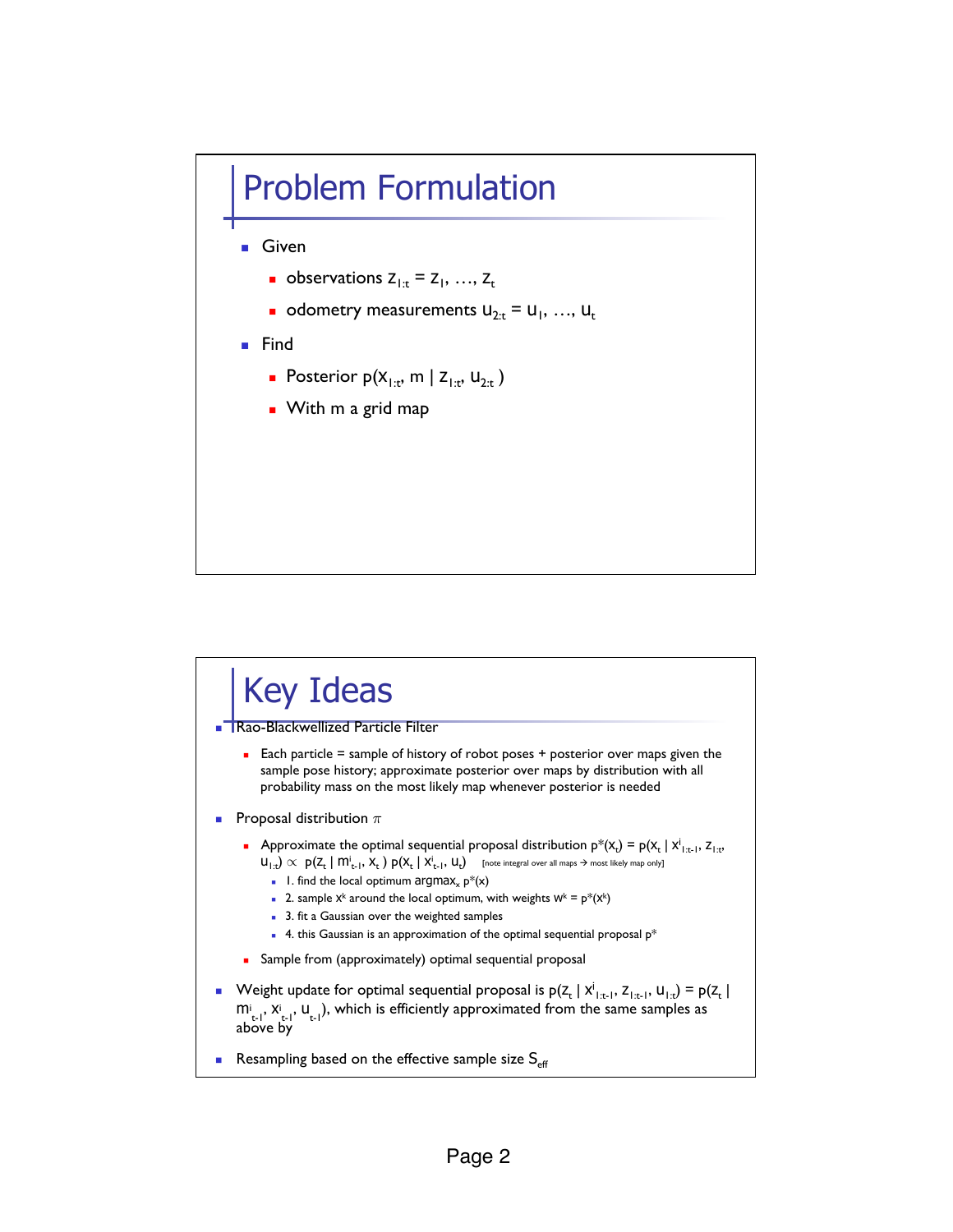

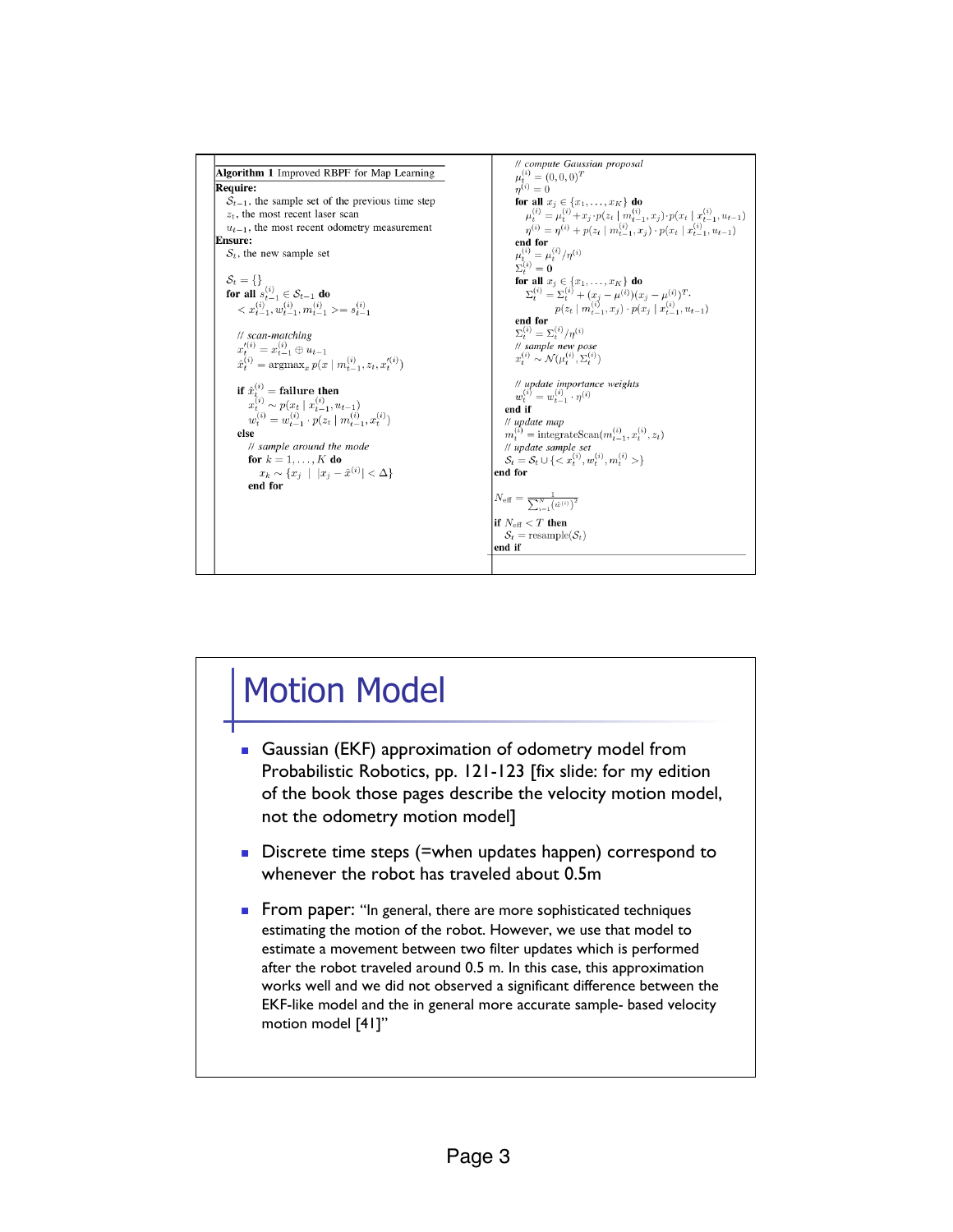## Scan-Matching

- Find  $argmax_{x_t} p(z_t | m_{t-1}^i, x_t) p(x_t | x_{t-1}^i, u_t)$
- **P** $(X_t | X_{t-1}^i, u_t)$  : Gaussian approximation of motion model, see previous slide
- $p(Z_t | m_{t-1}^i, x)$ : "any scan-matching technique [...] can be used"
	- **.** Used by gMapping: "beam endpoint model"

More on scan-matching in separate set of slides